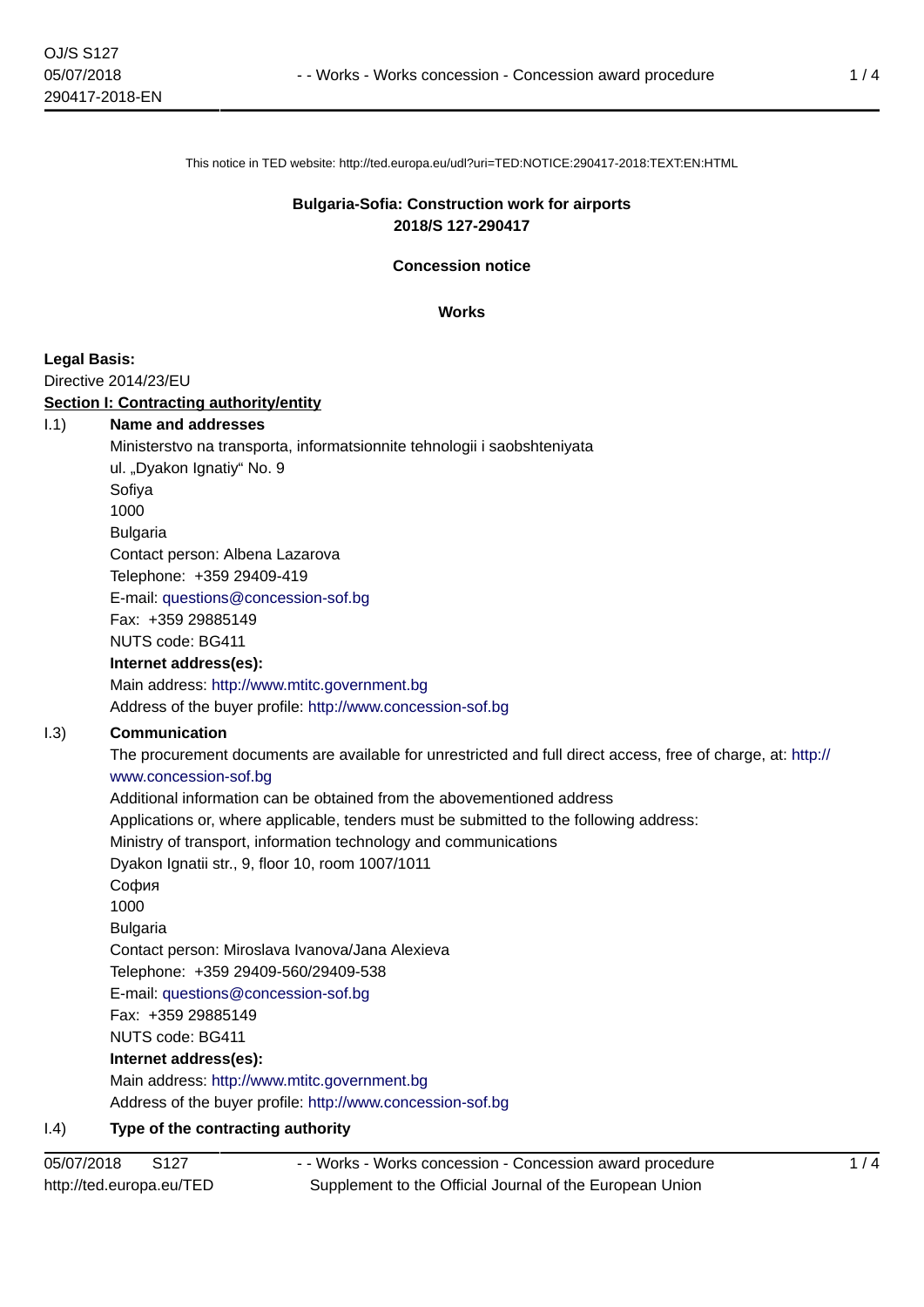Ministry or any other national or federal authority, including their regional or local subdivisions

# I.5) **Main activity**

Other activity: Transport, information technology and communications

# **Section II: Object**

- II.1) **Scope of the procurement**
- II.1.1) **Title:**

Awarding a Works Concession for Civil Airport for public use Sofia

- II.1.2) **Main CPV code** 45235100
- II.1.3) **Type of contract Works**

# II.1.4) **Short description:**

The object of concession is "Civil airport for public use Sofia" with a concession area of 5 128 460 sq.m, described in detail in the Tender documents and includes:

1) Land plots and buildings – public state property;

2) Facilities and adjoining infrastructure;

3) Property and items public state property, representing buildings, facilities and visual air navigation systems (airfield ground lighting/AGL), located in the territory of Sofia airport;

4) Buildings, facilities and equipment that the concessionaire will build and/or install at its own risk and with own funds under the conditions and procedure set by the concession agreement. Other properties may be included in the concession object by an additional agreement to the concession agreement and under certain conditions according to the Tender documents.

# II.1.5) **Estimated total value**

Value excluding VAT: 3 898 229 907.50 EUR

# II.1.6) **Information about lots**

- II.2) **Description**
- II.2.1) **Title:**
- II.2.2) **Additional CPV code(s)**

63733000 63100000 63731000 63730000

# II.2.3) **Place of performance**

NUTS code: BG411

Main site or place of performance:

Civil airport for public use Sofia, city of Sofia, Sofia municipality, Sofia region, districts - Slatina, Kremikovtzi and Poduyane.

# II.2.4) **Description of the procurement:**

The concession of Sofia Airport is a mixed-type concession (on the grounds of Article 10, paragraph 1 of the Concessions Act, the concession of Sofia airport will be defined as a works concession), which includes: (a) execution of construction works under Article 7, paragraph 2 of the Concessions Act – construction of

Terminal 3 by the 10<sup>th</sup> year of the concession period and other works according to the Tender documents;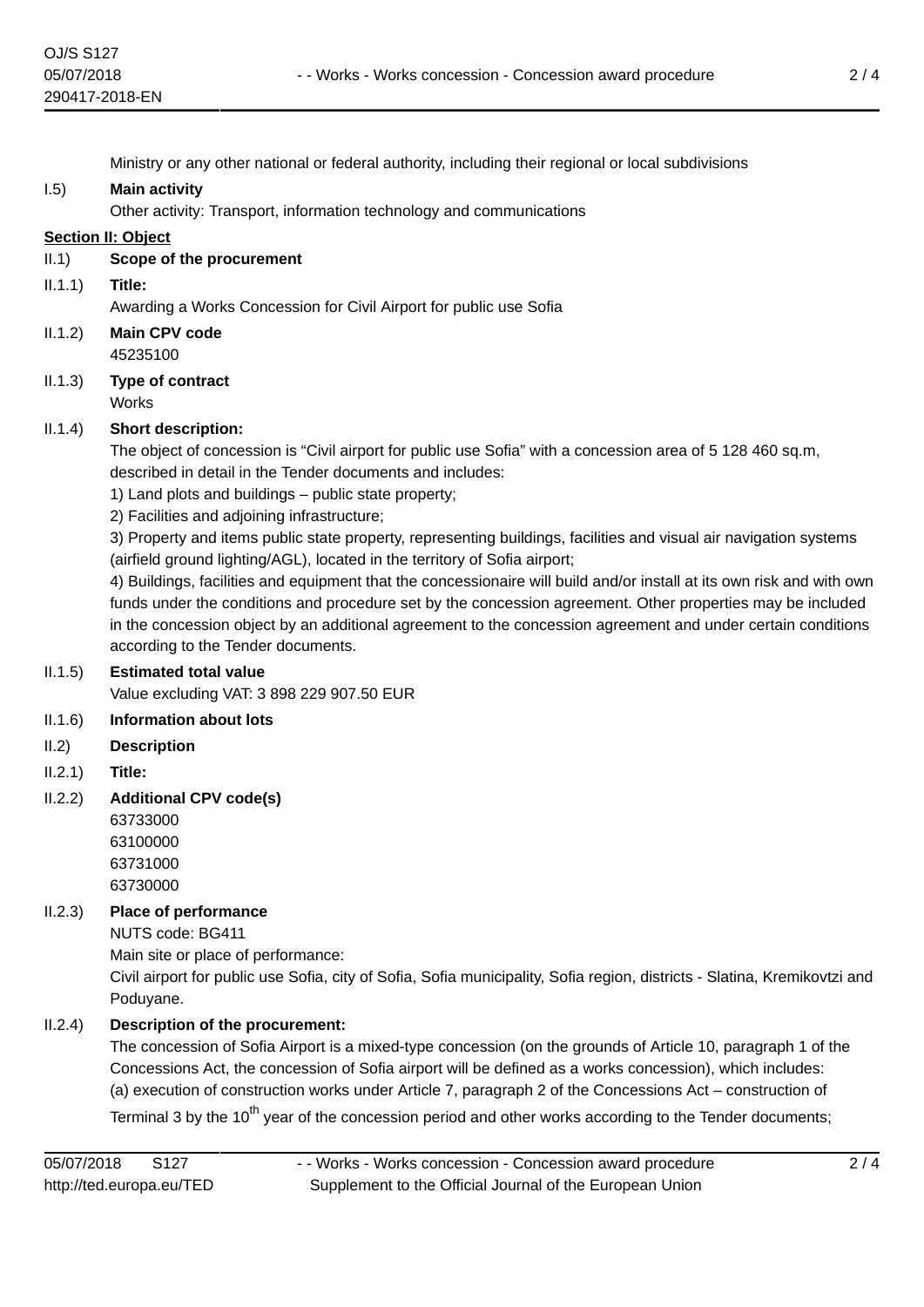(b) provision of services relating to the operation of an airport for the purpose of its provision for use by air carriers pursuant to Article 8, paragraphs 1 and 2 of the Concessions Act in relation to point 4 of Appendix Nº 2 to the Concessions Act.

In view of the legal basis, the Concessionaire will be entrusted with:

(a) the execution of works, together with the related right to exploit the works whereby assuming the operational and construction risk, including the right to receive the revenues from the services provided through the works and/or from carrying out of other business activity with the works; and

(b) the provision of services relating to the management and operation of the airport, together with the right to exploit these services, including the right to receive the revenues from the provision of these services, whereby assuming the operational risk.

## II.2.5) **Award criteria**

Concession is awarded on the basis of the criteria stated in the procurement documents

## II.2.6) **Estimated value**

Value excluding VAT: 3 465 927 509.03 EUR

- II.2.7) **Duration of the concession** Duration in months: 420
- II.2.13) **Information about European Union funds** The procurement is related to a project and/or programme financed by European Union funds: no

#### II.2.14) **Additional information**

The procedure is an open tender procedure. Estimated price by type of airport charge in EUR described in Tender documents: Landing charge 14.30(3-25t) Parking charge 0.171/0.064(per tonne per hour day/night) Passenger charge 5.46/2.73 (adult/child) Boarding Bridge Charge 95(up to 60min) Security charge 5.50 Noise charge 0.3(t cat.3) The notice was approved by Decision Nº PK-01/2.7.2018

## **Section III: Legal, economic, financial and technical information**

## III.1) **Conditions for participation**

- III.1.1) **Suitability to pursue the professional activity, including requirements relating to enrolment on professional or trade registers**
- III.1.2) **Economic and financial standing** Selection criteria as stated in the procurement documents

# III.1.3) **Technical and professional ability** Selection criteria as stated in the procurement documents

## III.1.5) **Information about reserved concessions**

III.2) **Conditions related to the concession**

## III.2.2) **Concession performance conditions:**

The Concession performance conditions are set out in the Tender documents.

## III.2.3) **Information about staff responsible for the performance of the concession**

# **Section IV: Procedure**

IV.1) **Description**

| 05/07/2018               | S <sub>127</sub> |
|--------------------------|------------------|
| http://ted.europa.eu/TED |                  |

- - Works - Works concession - Concession award procedure Supplement to the Official Journal of the European Union